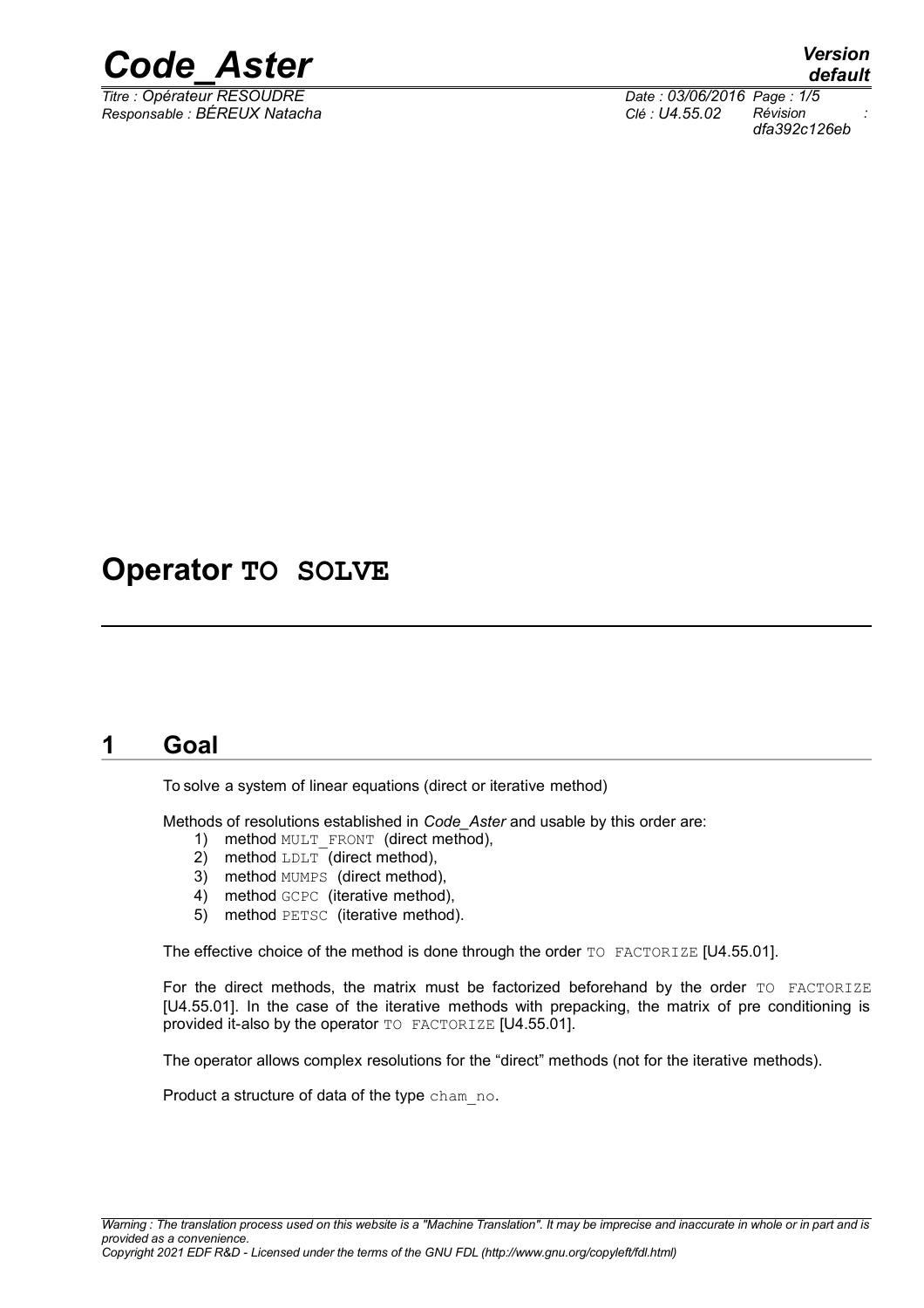*Titre : Opérateur RESOUDRE Date : 03/06/2016 Page : 2/5 Responsable : BÉREUX Natacha Clé : U4.55.02 Révision :*

*default*

*dfa392c126eb*

# **2 Syntax**

U [cham no  $*$ ] = TO SOLVE  $\left(\begin{array}{cccc} \Diamond & \mathsf{reuse} & = & \mathsf{U}_r \end{array}\right)$  $\triangleleft$  MATR = With, # If method LDLT, MULT FRONT, MUMPS: / [matr\_asse\_DEPL\_R] / [matr\_asse\_DEPL\_C] / [matr\_asse\_TEMP\_R] / [matr\_asse\_TEMP\_C] / [matr\_asse\_PRES\_R] / [matr\_asse\_PRES\_C] # If method GCPC or PETSC: / [matr\_asse\_DEPL\_R] / [matr\_asse\_TEMP\_R] / [matr\_asse\_PRES\_R] CHAM\_NO =  $B$ , / [cham\_no]  $\Diamond$  CHAM CINE = vcine, / [cham\_no]  $#$  if method PETSC :<br>  $\Diamond$  ALGORITHM = / 'GMRES', ◊ ALGORITHM = / 'GMRES', [DEFECT]  $/$  'CG',  $/$  'CR',  $/$  'GCR', # if method MUMPS, GCPC, PETSC :  $\Diamond$  RESI\_RELA = / 1.e-6, [DEFECT]  $/$  eps,  $[R]$ # if method GCPC or PETSC : ◊ ♦ MATR\_PREC = precond, / [matr\_asse\_DEPL\_R] / [matr\_asse\_TEMP\_R]<br>/ [matr\_asse\_PRES\_P1 [matr\_asse\_PRES\_R] ◊ NMAX\_ITER = / niter, [I] / 0, [DEFECT] # if method MUMPS : ◊ POSTTRAITEMENTS = … (see keyword SOLVEUR [U4.50.01]) ◊ TITLE = titr , [l\_K80]  $\Diamond$  INFORMATION = / 1 ,  $\Box$  [DEFECT]  $/2$ **)**  $\begin{array}{ccc}\n\text{If } \text{CHAM}\_ \text{NO}: & \text{[cham}\_ \text{no}\_ \text{DEPL}\_ \text{R}\n\end{array}$   $\begin{array}{ccc}\n\text{then } (*) & \rightarrow & \text{DEPL}\_ \text{REMP}\_ \text{R}\n\end{array}$  $[cham_no_TEMP_R]$   $\rightarrow$   $TEMP_R$ <br> $[cham_no_TERES_C]$   $\rightarrow$   $PRES_C$  $[chamno-PRES C]$  →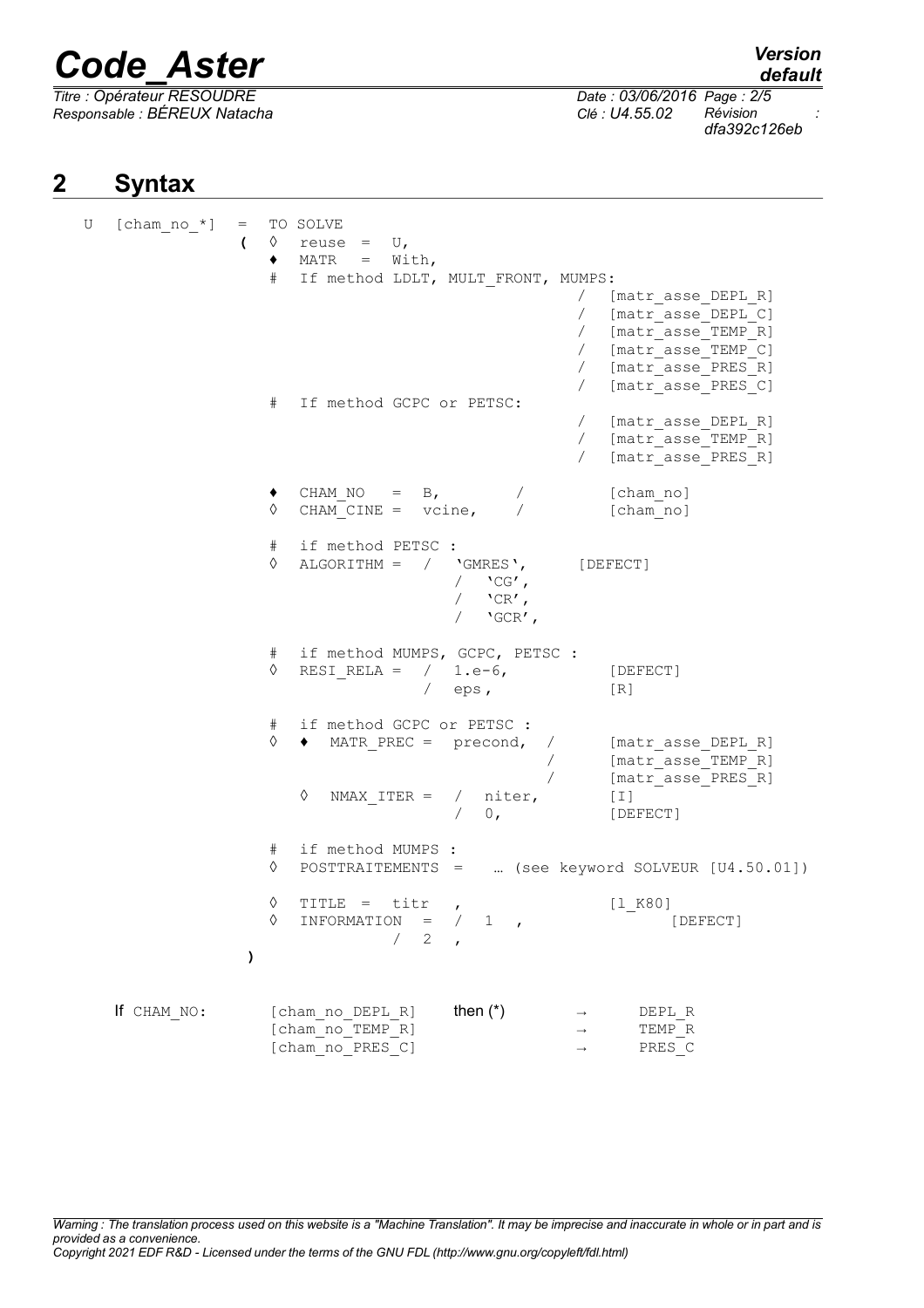*Responsable : BÉREUX Natacha Clé : U4.55.02 Révision :*

*Titre : Opérateur RESOUDRE Date : 03/06/2016 Page : 3/5 dfa392c126eb*

# **3 General information**

This order makes it possible to solve:

- by a direct method, the linear system  $AX = B$ , where  $A$  is a matrix "factorized beforehand" by the order TO FACTORIZE [U4.51.01.],
- **•** by an iterative method (GCPC or PETSC), the linear system  $P^{-1}AX = P^{-1}B$ , where  $P^{-1}$ is a matrix of prepacking determined by the order TO FACTORIZE [U4.51.01] and **A** the initial assembled matrix.

The resolution is possible for boundary conditions of Dirichlet (boundary conditions kinematics) dualized or eliminated [U2.01.02]. In this last case, if the loading  $\mathbf{X}\!=\!\mathbf{X}_0\!$  on the "edge"  $\mathbf{\Gamma}_0\!$  is applied with a kinematic load (operator AFFE CHAR CINE [U4.44.03]) taken into account in the assembled matrix (operator ASSE MATRICE [U4.61.22]), the "value" of this loading  $\mathbf{X}_0$  , calculated by the operator CALC\_CHAR\_CINE [U4.61.03] must be provided by the keyword CHAM\_CINE.

# **4 Operands**

#### **4.1 Operand MATR**

 $MATR = With,$ 

Name of the matrix of the system to be solved:

- For the direct methods, one provides to MATR the concept modified by the operator TO FACTORIZE; this matrix can be real or complex, symmetrical or not.
- For the iterative methods, one provides to MATR the initial matrix. The matrix of prepacking is to be provided with the keyword MATR\_PREC.

#### **4.2 Operand CHAM\_NO**

CHAM  $NO = B$ ,

Name of the vector second member (in general obtained by the order ASSE\_VECTEUR).

#### **4.3 Operand CHAM\_CINE**

◊ CHAM\_CINE = vcine,

Name of the vector representing the "value" of the boundary conditions of Dirichlet eliminated (i.e. applied with one from the orders  $A$ FFE CHAR CINE Or  $A$ FFE CHAR CINE F).

It cham no comes from the execution of the operator CALC\_CHAR\_CINE on the list of char\_cine (loadings kinematics) associated with the assembled matrix  $W$ ith [U2.01.02].

#### **4.4 Operand ALGORITHM**

◊ ALGORITHM =/'GMRES' [DEFECT]  $/$  'CG'  $/$  'CR' / 'GCR'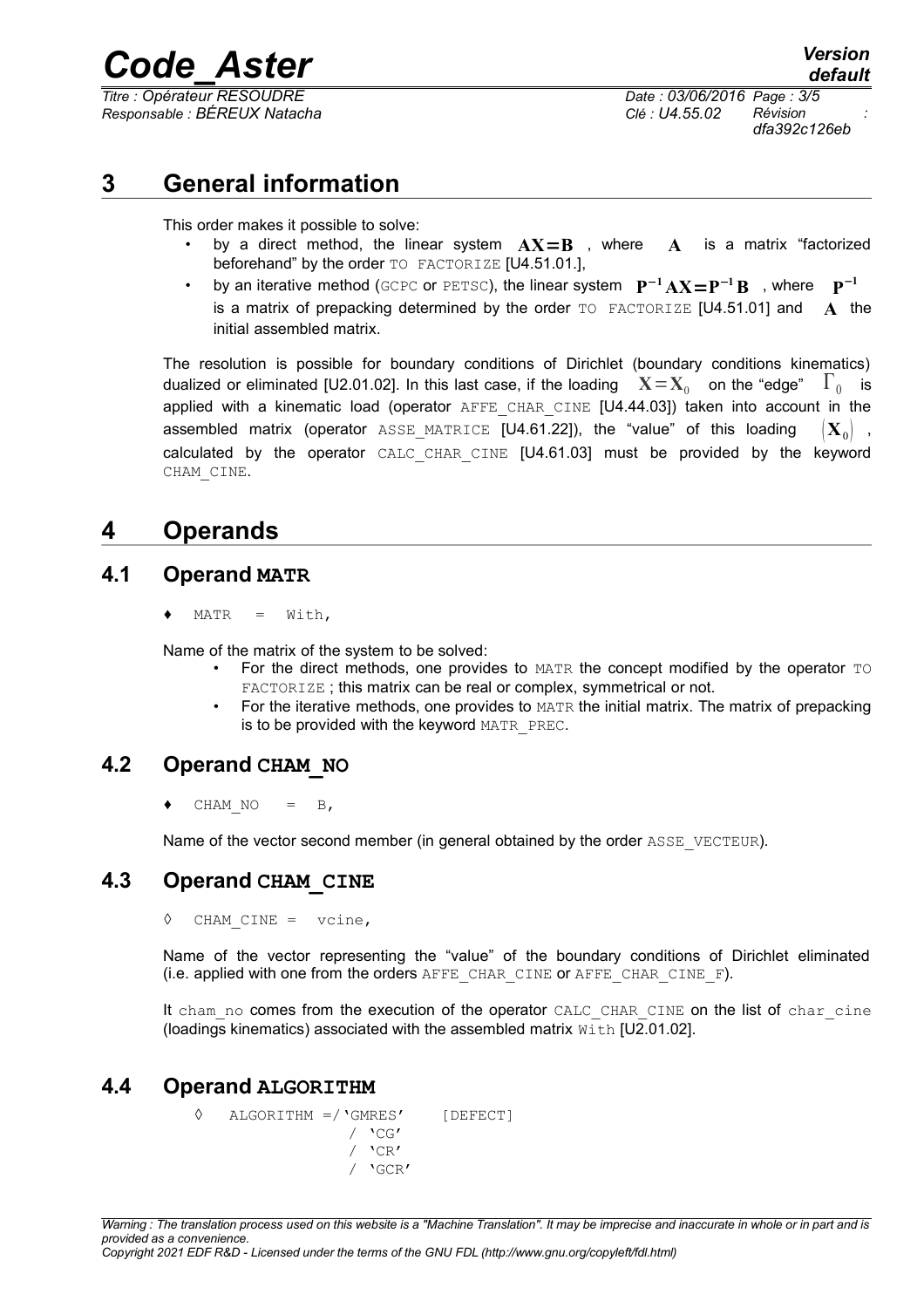*Titre : Opérateur RESOUDRE Date : 03/06/2016 Page : 4/5 dfa392c126eb*

> This keyword is used to choose the algorithm of the iterative method PETSC. The various algorithms available are documented in the keyword SOLVEUR[U4.50.01].

#### **4.5 Operand MATR\_PREC**

MATR PREC =  $precond$ 

Matrix of prepacking, obtained by the operator TO FACTORIZE [U4.55.01].

Prepacking is necessary in the iterative methods to obtain a good convergence with a minimum of iterations.

With the method GCPC, the matrix of prepacking is a matrix distinct from the matrix of the problem (keyword MATR).

On the other hand, with the method PETSC, one uses the same matrix for MATR PREC and MATR, which wants to say that the order TO FACTORIZE must be made "places from there" (with the keyword reuse). See example below.

#### **4.6 Operand RESI\_RELA**

 $\Diamond$  RESIRELA = / 1.e-6, [DEFECT] eps, [R]

This keyword is described in [U4.50.01]

For the iterative methods GCPC and PETSC, it is the convergence criteria of the algorithm. For the method MUMPS , this keyword makes it possible to check the quality of the solution .

#### **4.7 Operand NMAX\_ITER**

◊ NMAX\_ITER = niter

Maximum iteration count of the iterative algorithm.

If  $niter = 0$  then the algorithm chooses an iteration count by default.

#### **4.8 Operand TITLE**

◊ TITLE = titr,

Title which one wants to give to the produced result [U4.03.01].

#### **4.9 Operand INFORMATION**

- ◊ INFORMATION =
- 1 : no impression.
- 2 : impressions